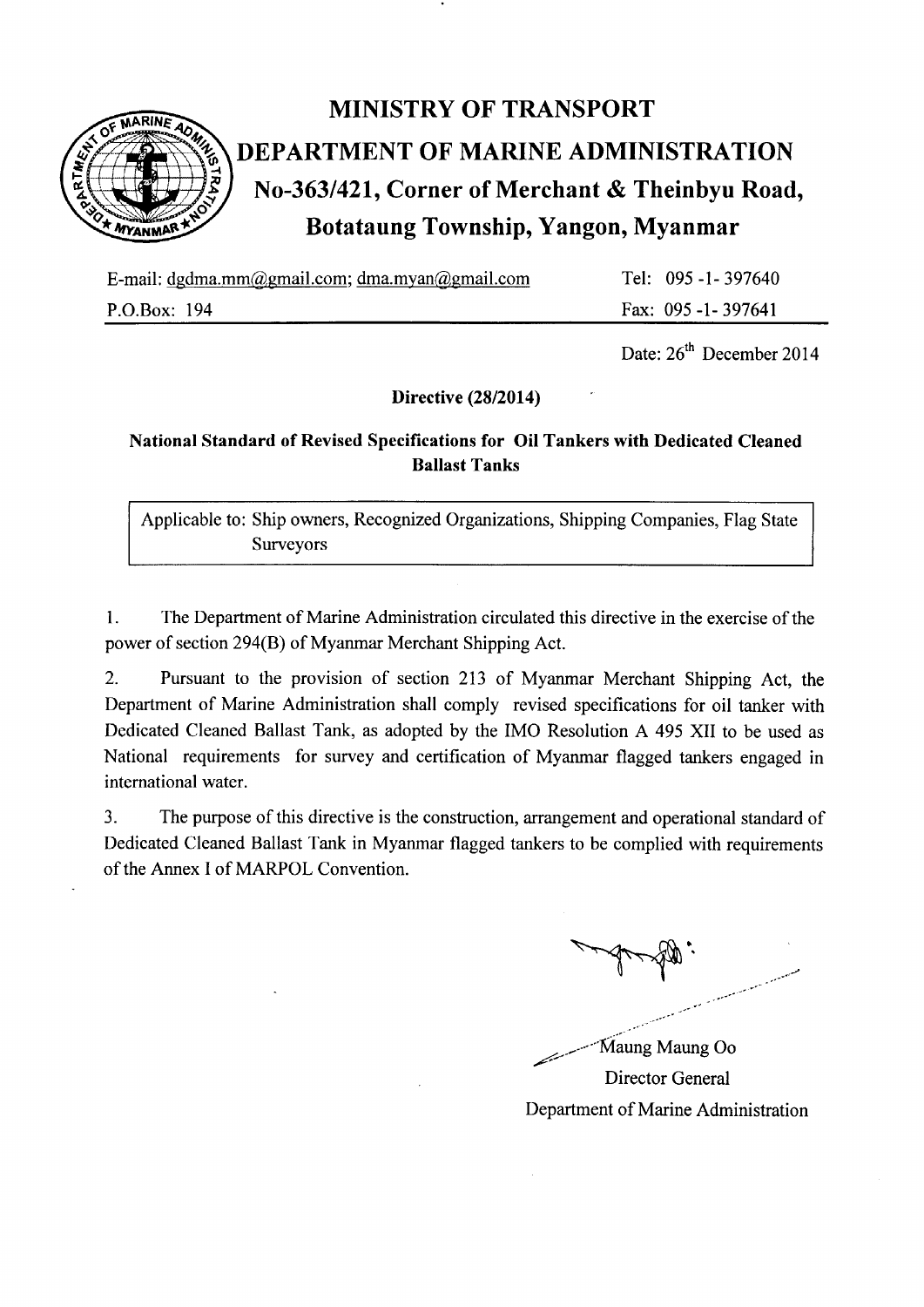#### Resolution A.495(XII)

#### (adopted on 19 November 1981)

#### REVISED SPECIFICATIONS FOR OIL TANKERS WITH DEDICATED CLEAN BALLAST **TANKS**

#### THE ASSEMBLY,

RECALLING resolution A.297(VIII) by which it established the Marine Environment Protection Committee and specified the functions and responsibilities of that Committee,

NOTING Regulation 13A of Annex I of the International Convention for the Prevention of Pollution from Ships, 1973, as modified by the Protocol of 1978 relating thereto (MARPOL 73/78), concerning requirements for dedicated clean ballast tanks and resolution 14. of the International Conference on Tanker Safety and Pollution Prevention, 1978, which contains the Specifications for Oil Tankers with Dedicated Clean Ballast Tanks,

NOTING ALSO that by the same resolution the Conference requested IMCO to review and revise, as necessary, the Specifications,

NOTING FURTHER that Regulation 13A(4) of Annex I of MARPOL 73/78 provides that every tanker operating with dedicated clean ballast tanks shall be provided with a Dedicated Clean Ballast Tank Operation Manual detailing the system and specifying operational procedures,

RECOGNIZING that the said Manual is not only to provide guidance to the crew of the ship for proper operation of the system, but also to provide information on the system and its operational procedures for the inspectors going on board for inspection in ports,

HAVING CONSIDERED the recommendation made by the Marine Environment Protection Committee at its fourteenth session,

### ADOPTS:

(a) The revised Specifications for Oil Tankers with Dedicated Clean Ballast Tanks, the text of which is set out in Annex 1 to the present resolution, to supersede the Specifications for Oil Tankers with Dedicated Clean Ballast Tanks contained in resolution 14 of the International Conference on Tanker Safety and Pollution Prevention, 1978;

(b) Agreed interpretations of certain of the provisions of the revised Specifications as shown in Append ix 2 to the revised Specifications;

(c) The standard format for the Dedicated Clean Ballast Tank Operation Manual appearing in Annex 2 to the present resolution;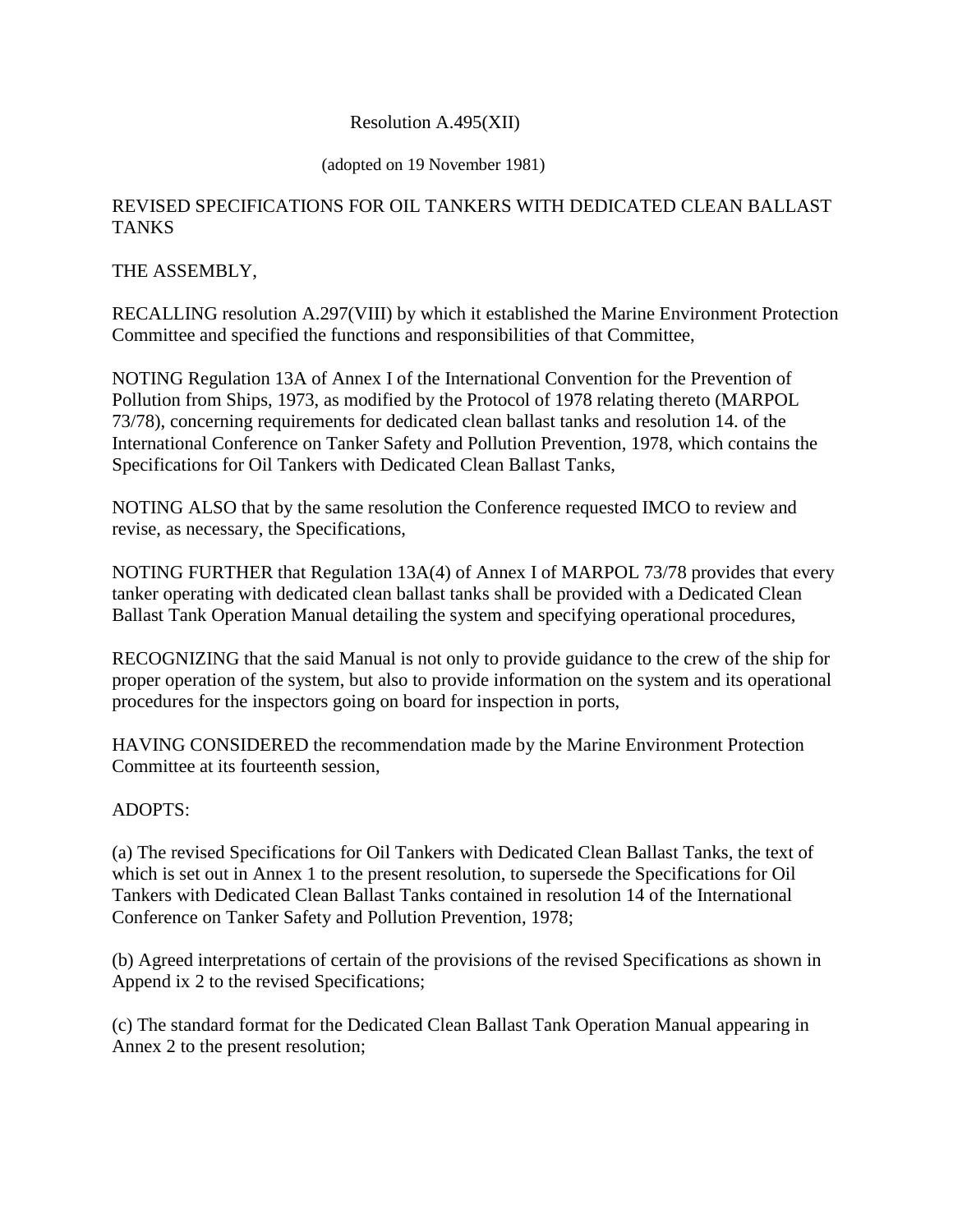2. URGES Governments to establish, in time for the entry into force of MARPOL 73/78, requirements for the dedicated clean ballast tank arrangements based. on the revised Specifications;

3. URGES FURTHER that the requirements to be established by Administrations should not impose requirements over and above those as laid down in the revised Specifications;

4. INVITES Governments:

(a) To use the standard format for the Dedicated Clean Ballast Tank Operation Manual as called for by Regulation 13A of MARPOL 73/78;

(b) To ensure that if the language of the Manual is neither English nor French, the Manual shall include a translation into one of these languages.

# **Annex 1**

# **01 Purpose**

**1.1** The purpose of these Specifications is to provide specific criteria, operational requirements and control and enforcement procedures for those oil tankers operating with dedicated clean ballast tanks (CBT tankers) as specified in section 2 of these Specifications.

# **02 Application**

**2.1** Under the International Convention for the Prevention of Pollution from Ships, 1973, as modified by the Protocol of 1978 relating thereto (MARPOL 73/78), these Specifications apply to:

- 1. existing crude oil tankers of 70,000 tons deadweight and above until two years after the date of entry into force of MARPOL 73/78 in accordance with Regulation 13(9)(a) of Annex I of MARPO L 73/78;
- 2. existing crude oil tankers of 40,000 tons deadweight and above but below 70,000 tons deadweight, until four years after the date of entry into force of MARPOL 73/78 in accordance with Regulation 13(9l(b) of Annex I of MARPOL 73/78; and
- 3. existing product carriers of 40,000 tons deadweight and above in accordance with Regulation 13(10) and Annex I of MARPOL 73/78.

**2.2** Compliance by these ships with these Specifications shall be shown on the International Oil Pollution Prevention Certificate.

# **03 Initial survey**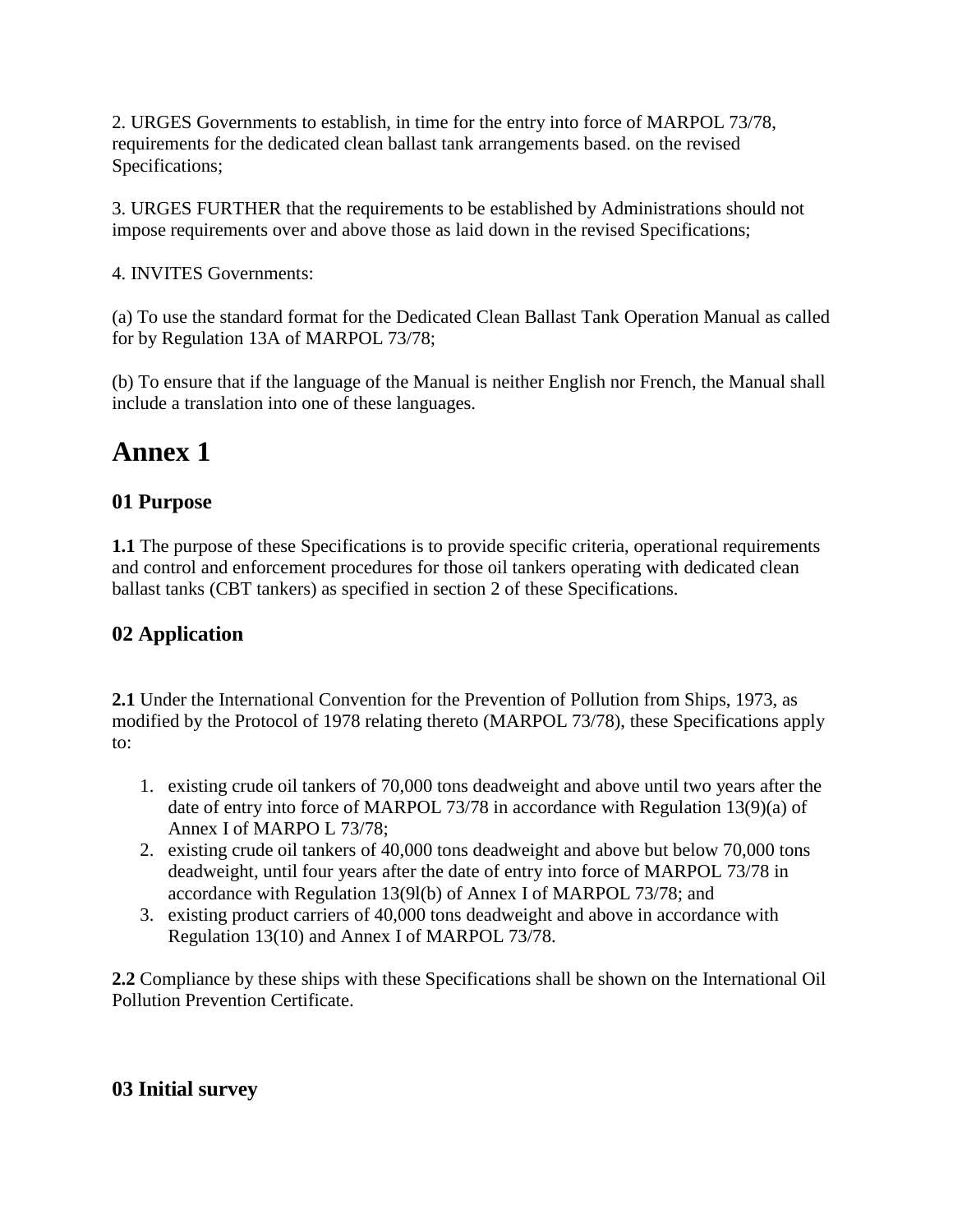**3.1** The initial survey referred to in Regulation 4 of Annex I of MARPOL 73/78 shall include the verifications of the appropriateness of:

- 1. the selection of ballast tanks and pumping and piping arrangements; and
- 2. the CBT Operation Manual, i.e. detailed operational procedures including checklist.

**3.2** The International Oil Pollution Prevention Certificate shall indicate which tanks are designated as dedicated clean ballast tanks. It shall also state that the master has been supplied with information concerning approved operational procedures (CBT Operation Manual).

# **04 On board arrangements**

**4.1** Dedicated clean ballast tanks

**4.1.1** The dedicated clean ballast tanks shall have sufficient capacity to enable the tanker to meet the requirements of Regulation 13(2) of Annex I of MARPOL 73/78.

**4.1.2** The selection of the dedicated clean ballast tanks must be such that the hull stresses in the ballast and loaded conditions are to the satisfaction of the Administration.

**4.1.3** The ballast carried in dedicated clean ballast tanks (CBT ballast) shall, from the accidental pollution prevention point of view, be carried in wing tanks. However, the Administration may permit the use of centre tanks where it can be shown that significant advantage can be obtained in respect of hull stresses, tank volume or piping arrangements.

**4.1.4** Tanks shall be selected so as to require a minimum of involvement of the cargo piping and pumping system.

**4.2** Pumping and piping arrangements

**4.2.1** The piping system for conveying the CBT ballast shall be such that it can be flushed to a slop tank with water, and shall be so arranged that oily water does not enter any dedicated clean ballast rank when the piping system is flushed.

**4.2.2** The piping system(s) of each dedicated clean ballast tank must, not later than 1 July 1983, have at least two valves that isolate that tank from the piping system(s) serving the cargo tank.

**4.2.3** The dedicated clean ballast tanks must be connected to the least practicable number of cargo pumps.

**4.2.4** The discharge of CBT ballast to the sea is to be monitored by an oil content meter approved by the Administration and sufficient sample points are to be provided in the discharge piping of pumps serving dedicated clean ballast tanks to enable supervision of the oil content in the ballast water being discharged.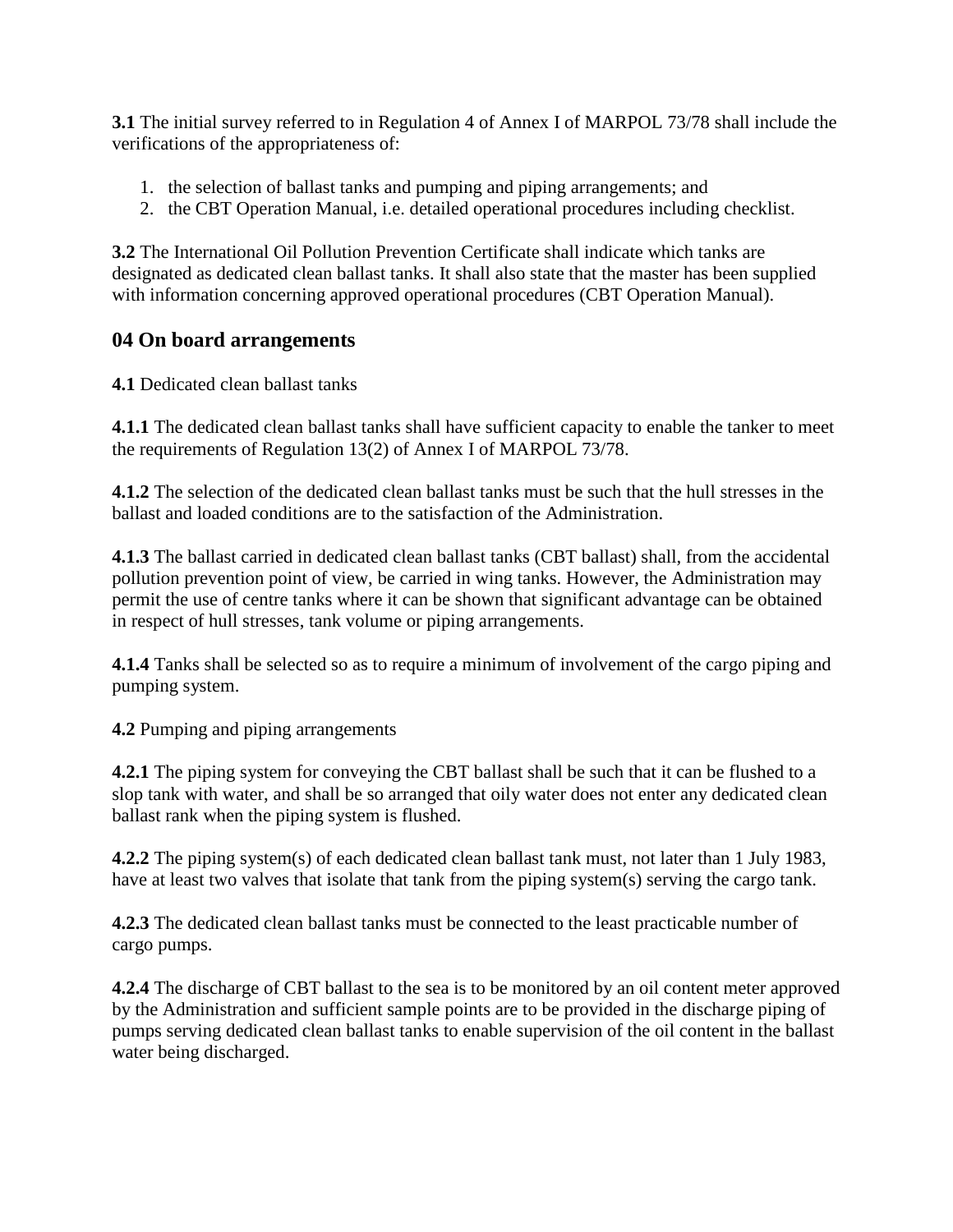# **05 Operational procedures**

**5.1** The pumps and piping system conveying CST ballast shall be flushed with water before clean ballast is loaded, discharged or transferred.

**5.2** The water for flushing shall be pumped from a sea chest or dedicated clean ballast tank through the pump and piping system of the dedicated clean ballast tank and then to a slop tank.

**5.3** If sections of the piping system for CBT ballast are so arranged that they must be flushed with water from the dedicated clean ballast tanks then the minimum quantity of flushing water to be provided in such tanks at all times shall be the greater of either 10 times the volume of the piping to be flushed or sufficient to provide that level in the tank which would allow the piping to run full of water during the flushing before vortexing starts to admit air into the piping. Alternative methods for the retention of clean ballast required by this paragraph shall be to the satisfaction of the Administration.

**5.4** After the loading, discharging or transferring of clean ballast the valves specified in paragraph 4.2.2 shall be shut and the piping system drained.

**5.5** The overboard discharge of all CBT ballast shall be monitored by an oil content meter.

**5.6** The simultaneous discharge of clean ballast while loading cargo or the simultaneous loading of clean ballast while discharging cargo shall not be undertaken except where there is an effective two-valve separation between the ballast and the cargo systems or when cargo tanks are served by individual pumps.

**5.7** Ballast water must not be allowed to free fall into ballast tanks into which hydrocarbon gases have leaked. The Dedicated Clean Ballast Tank Operation Manual shall provide either for such tanks to be gas freed before ballasting or for alternative tanks to be used to obviate the danger posed by splashing and free fall of water in tanks containing hydrocarbon gases within the explosive range.

## **06 Dedicated clean ballast tank operation manual**

**6.1** The Dedicated Clean Ballast Tank Operation Manual specified in Regulation 13A(4)(a) of Annex I of MARPOL 73/78 shall contain the following:

- 1. the complete text of the revised Specifications for Oil Tankers with Dedicated Clean Ballast Tanks;
- 2. the drawings of the dedicated clean ballast tank systems;
- 3. the description of the systems connected to the dedicated clean ballast tanks including the identity of the dedicated clean ballast tanks and .of the slop tank which may be any designated cargo tank;
- 4. the dedicated clean ballast tank operation procedures containing specific operational procedures for valve operations, line cleaning and for loading and discharging clean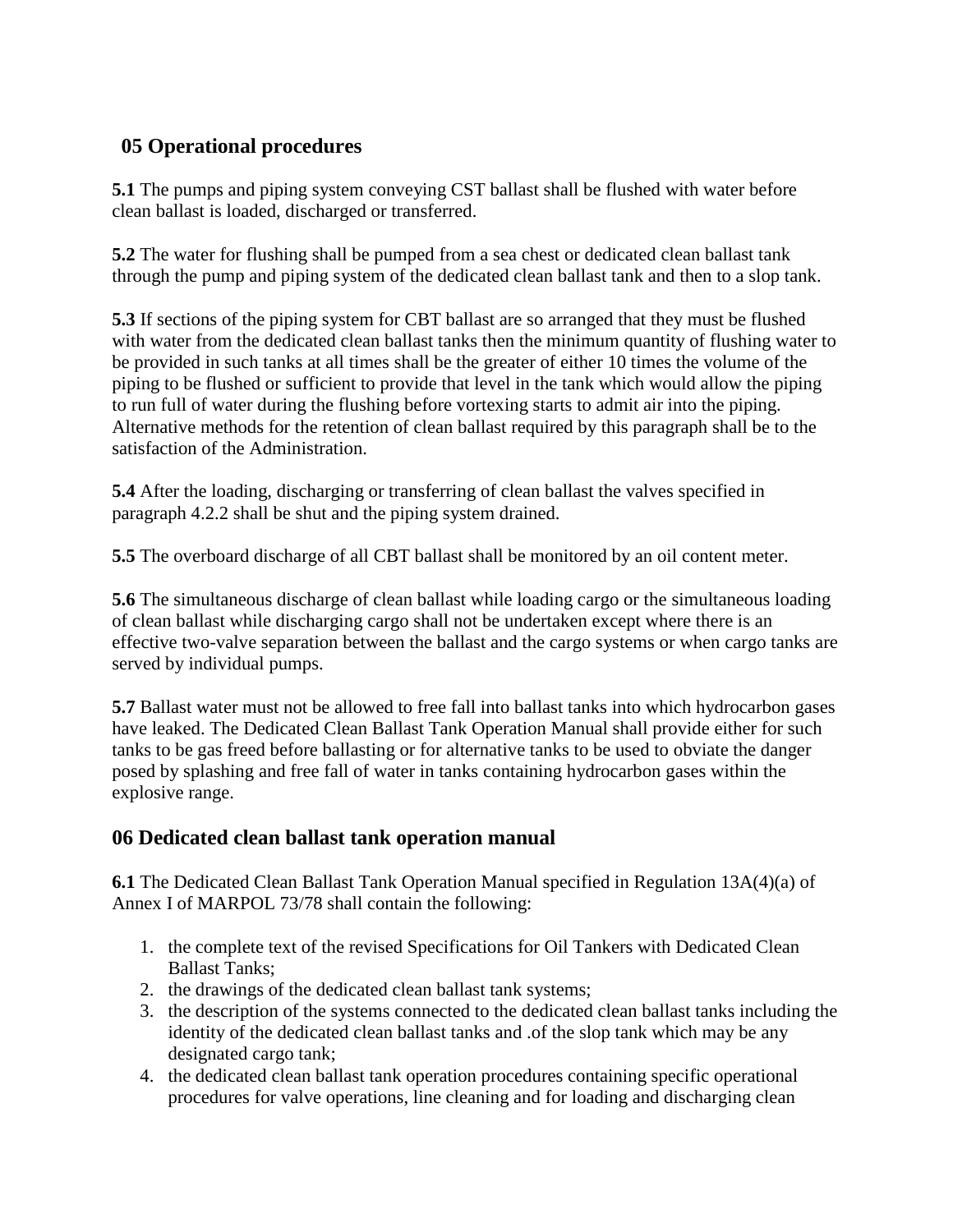ballast when conducted as follows:

- 4.1 prior to arrival and at the loading port;
- .4.2 after departure from the loading port;
- .4.3 prior to arrival at the final discharge port;
- .4.4 in the final discharge port; and

.4.5 after departure from the final discharge port.

In Append ix 1 to these Specifications dedicated clean ballast tank operation procedures are included which apply generally to all tankers operating under the CBT concept;

- 5. the checklists for ballasting and de-ballasting dedicated clean ballast tanks;
- 6. requirements for the carriage of additional ballast;
- 7. compliance procedures for Regulation 9 of Annex I of MARPOL 73/78; and
- 8. additional precautions against oil pollution.

## **07 Documents**

**7.1** The International Oil Pollution Prevention Certificate and the CBT Operation Manual shall at all times be available on board the tanker

# **Appendix 1 Dedicated clean ballast tank**

### **01 Prior to arrival at the loading port**

**1.1** The pumping and piping designated for clean ballast operation shall be properly cleaned to permit the discharge of clean ballast in the loading port.

**1.2** The valves to the slop tanks and the cargo tanks which are connected to the clean ballast system shall be closed.

**1.3** An inspection of all CBT ballast is to be made to ensure that there is no contamination with oil.

**1.4** Clean ballast shall be discharged until sufficient quantity remains for safe berthing and for flushing lines if necessary.

**1.5** If no further ballast discharge is anticipated in the loading port all valves to the dedicated clean ballast tanks shall be shut and the clean ballast piping drained.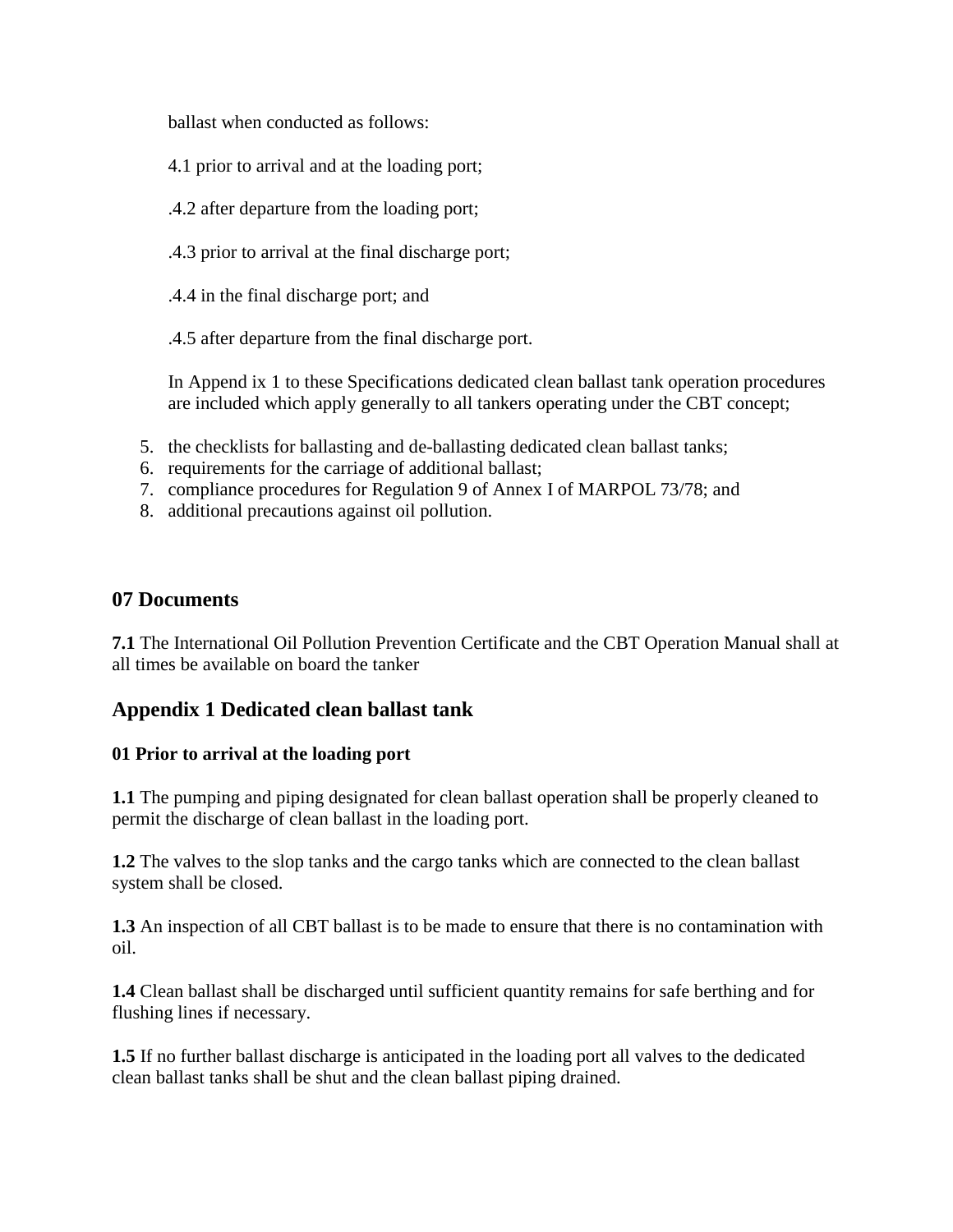### **02 In the loading port**

**2.1** After the tanker has been safely berthed ballast may be discharged:

- 1. before the cargo is loaded; and
- 2. during the loading of cargo either simultaneously or by interrupting the loading provided there is an effective two-valve separation between the cargo and clean ballast system, or when cargo tanks are served by individual pumps.

**2.2** Until sufficient clean ballast has been discharged the piping and pumping arrangement servicing the dedicated clean ballast tanks must be kept clean.

**2.3** Upon completion of ballast discharge all valves to the dedicated clean ballast tanks are to be shut, the clean ballast piping drained and utilized for the loading of cargo.

**2.4** The tanker should be loaded taking into account the requirements of a discharge sequence compatible with the operational procedures for dedicated clean ballast tanks with particular reference to trim and stress levels if the cargo is to be unloaded at two or more discharge ports.

**2.5** Slop tanks must be loaded with cargo that will be discharged well before any ballasting operation has to be carried out. If pipe flushing is required during the loaded passage sufficient ullage must be left in the slop tanks to accommodate the necessary flushing water.

**2.6** At the completion of loading all valves to the cargo tanks shall be closed.

### **03 After departure from the loading port**

**3.1** If any clean ballast is to be discharged overboard the pumps and piping serving the dedicated clean ballast tanks are to be flushed into the slop tanks.

**3.2** The valves to the slop tanks are to be closed before pumping clean ballast overboard.

**3.3** The valves to the dedicated clean ballast tanks are to be closed after discharging ballast.

**3.4** During the loaded passage the dedicated clean ballast tanks must be periodically checked for any hydrocarbon gas content and if any gas is detected the tank shall be ventilated until safe for entry and inspected for leakage in bulkheads and piping.

#### **04 Prior to arrival at the final discharge port**

**4.1** The dedicated clean ballast tanks may be ballasted through clean pumps and piping with sufficient ballast to clear port draught requirements.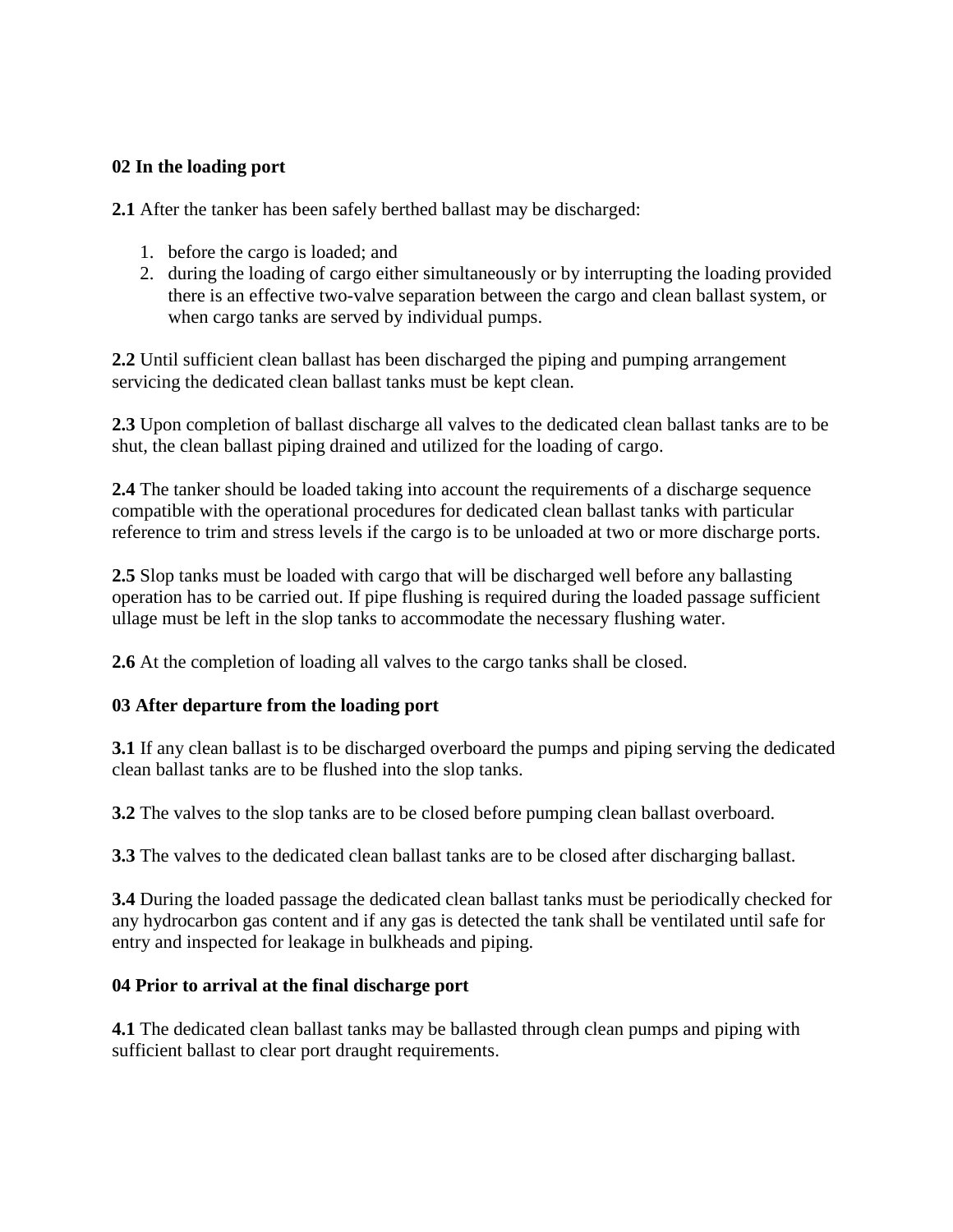**4.2** The required amount of water for flushing of the piping may be taken into the dedicated clean ballast tanks overdeck or through clean cargo piping.

## **05 In the final discharge port**

**5.1** The cargo discharge and ballasting sequence must be compatible with the operational requirements of dedicated clean ballast tanks.

**5.2** Clean ballast may be taken on board:

- 1. before the cargo is discharged;
- 2. during the discharge of cargo either simultaneously or by interrupting the discharge provided that there is an effective two-valve separation between cargo and clean ballast system or when cargo tanks are served by individual pumps; and
- 3. after cargo has been discharged completely.

**5.3** When clean ballast is to be taken on board the pumps and piping serving the dedicated clean ballast tanks are to be flushed.

**5.4** Upon completion of ballasting all the valves to the dedicated clean ballast tanks shall be closed.

### **06 After departure from the final discharge port**

**6.1** Dedicated clean ballast tanks may be topped up using clean pumps and piping.

**6.2** The slop tank contents are to be processed in accordance with load-on-top procedures.

**6.3** The surface of the CST ballast is to be periodically inspected for the presence of oil, and the causes of any contaminations carefully investigated.

**6.4** After cargo tank cleaning operations the pumps and pipelines to be used for clean ballast shall be flushed.

## **07 Pump and pipe flushing**

**7.1** The pipe flushing water must never be passed into dedicated clean ballast tanks.

**7.2** Water for flushing pipelines may be drawn from the sea and from the dedicated clean ballast tanks and this will be determined by the configuration of the tanker's piping system.

**7.3** When flushing from dedicated clean ballast tanks it is essential that the line has first been thoroughly drained of oil. Flushing should normally start from the tank farthest from the pump. After the line has been primed and suction established, the pumping should be stopped and the valves closed for a period to allow the oil to separate from the pipe walls. Pumping is then resumed at a moderate speed with throttling of the output at the pump's delivery side.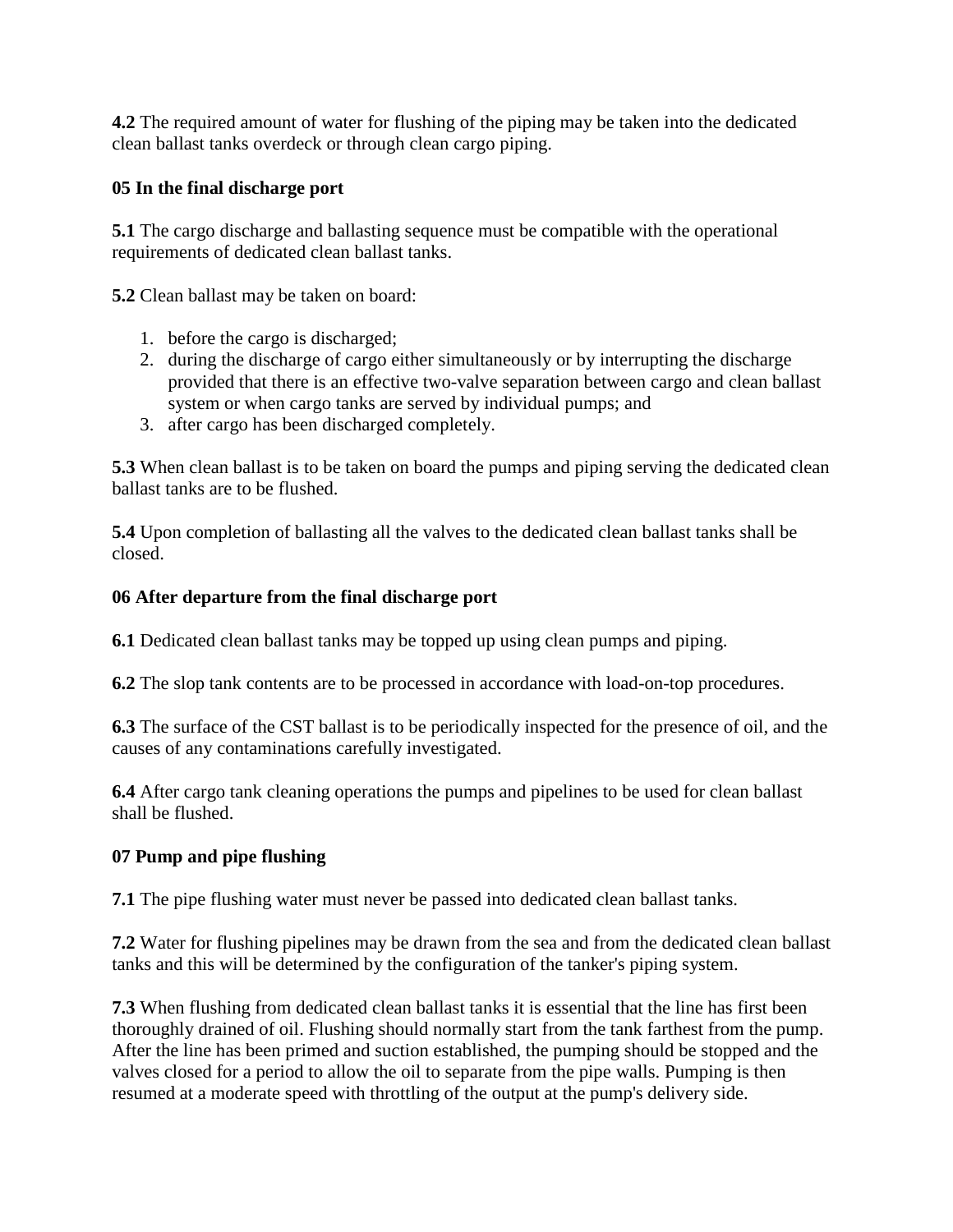**7.4** Water shall first be drawn from individual dedicated clean ballast tanks to clear branch pipes.

## **Appendix 2 Agreed interpretations of certain provisions of the revised specifications**

**Paragraph 4.1.4** of the revised Specifications

A stripping system may be utilized for clean ballast tank operations provided that the system is flushed before such an operation.

**Paragraph 5.1** of the revised Specifications

Where ballast lines independent of the cargo system are used these lines need not be flushed. Whenever, during the loaded voyage, pumps and piping are not to be used for clean ballast handling such lines need not be flushed.

**Paragraph 5.3** of the revised Specifications

If a seawater pump and deck line are both entirely separate from the cargo system then this pump and line may be used for filling the dedicated clean ballast tanks with clean ballast or with water for pipe flushing, as appropriate. Such a pump and line may be from a cargo tank water washing system in those ships not provided with a fixed tank washing system.

# **Annex 2 Standard format for the dedicated clean ballast tank operation manual**

- 1. The standard format consists of the standard text of the introduction to the Manual, an index and either eight or nine sections, depending on the type of tanker.
- 2. Appendix 1 of the standard format contains the general guidelines for operation procedures and checklists for the purpose of sections 4 to 8 of the Manual, which should be taken into account by ship owners in preparing and Administrations in approving a Manual for a particular tanker.
- 3. Appendix 2 of the standard format contains a specimen Manual for a tanker operating with dedicated clean ballast tanks.

## **Standard text of the introduction**

INTRODUCTION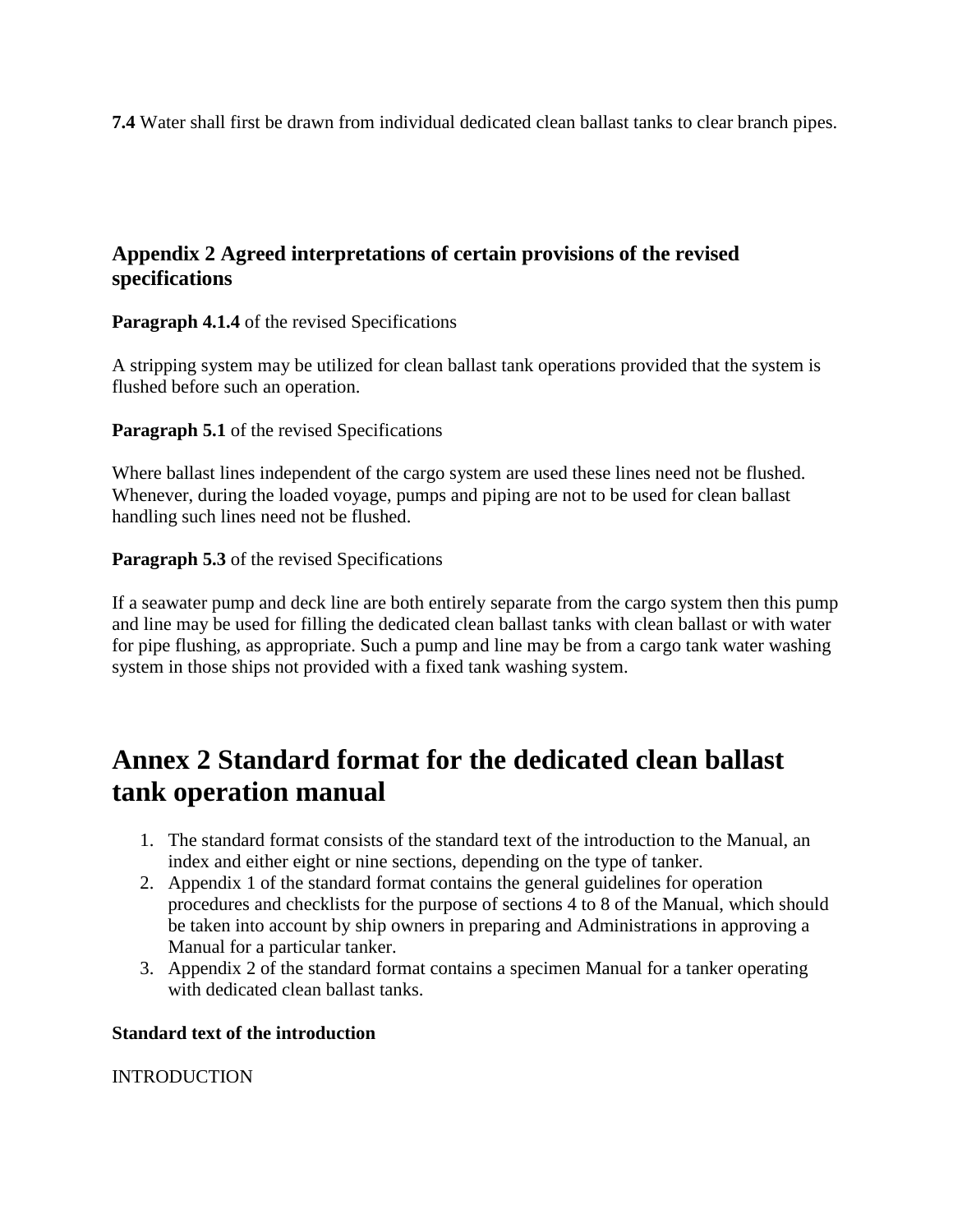- 1. This Manual is written in accordance with the requirements of Regulation 13A of Annex l of the International Convention for the Prevention of Pollution from Ships, 1973, as modified by the Protocol of 1978 relating thereto.
- 2. The purpose of the Manual is to meet the requirements for tankers operating with dedicated clean ballast tanks (CBT tankers) in accordance with the revised Specifications for Oil Tankers with Dedicated Clean Ballast Tanks (IMCO Assembly resolution A,495(XII)). It provides standard operational guidance for CBT tankers.
- 3. Part 1 of the Manual contains all information and operational instructions required by the Specifications. Part 2 of the Manual contains additional information and operational instructions required by the Administration.
- 4. This Manual has been approved by the Administration and no alteration or revision shall be made to any part of it without the prior approval of the Administration.

*Note:* If the Administration requires information and operational instructions in addition to those provided for by the Specifications, they should be included in part 2 of the Manual. If no such additional information or operating instructions are required by the Administration, the Manual will consist of one part only, and paragraph 3 should read: "The Manual contains all the information and operational instructions required by the Specifications".

## **Dedicated clean ballast tank operation manual**

Index of sections

Part 1

- 1. Text of the specifications .
- 2. Drawings of the dedicated clean ballast tank systems.
- 3. Description of the systems connected to the dedicated clean ballast tanks.
- 4. Dedicated clean ballast tank operation procedures.
- 5. Checklists for ballasting and deballasting dedicated clean ballast tanks.
- 6. Carriage of additional ballast .
- 7 Compliance procedures for regulation 9 of annex i of Marpol 1973.
- 8. Additional precautions against oil pollution.
- 9. Procedures for changing from product trade to crude 0il trade**\*** .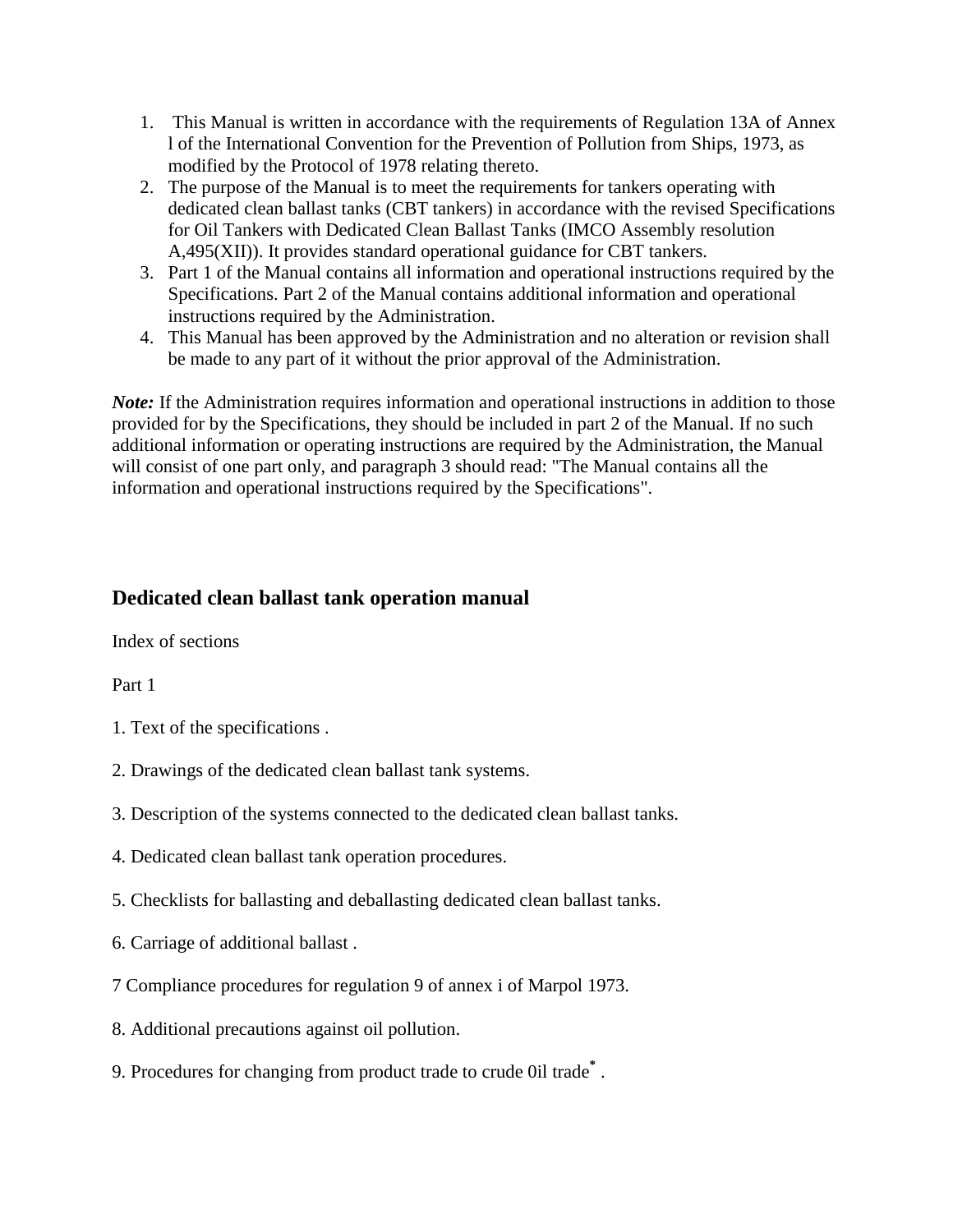### Part 2

(additional information and operational instructions required by the administration, if any.)

**\*** *Section 9 is included in the manual for a particular tanker only if applicable.* 

## **Section 1 Text of the specifications**

This section contains the complete text of the revised Specifications for Oil Tankers with Dedicated Clean Ballast Tanks

### **Section 2 Drawings of the dedicated clean ballast tanks systems**

This section contains line drawing(s) of systems connected to the dedicated clean ballast tanks showing:

- 1. tank arrangements;
- 2. cargo pump(s), lines and valves;
- 3. ballast systems (where fitted);
- 4. stripping systems;
- 5. deck service lines used for supplying flush water (where applicable);
- 6. sampling points for oil content meter.

### **Section 3 Description of the systems connected to the dedicated clean ballast tanks**

This section contains a description of the pumping 'and piping systems, including valve locations for the cargo, ballast, stripping and slop tank arrangements, associated with the operational requirements of the dedicated clean ballast tanks.

### **Section 4 Dedicated clean ballast tank operation procedures**

This section contains specific operational procedures for valve operations, line cleaning and .for loading and discharging clean ballast when conducted:

- 1. prior to arrival and at the loading port;
- 2. prior to departure from the loading port;
- 3. prior to arrival at the final discharge port;
- 4. in the final discharge port;
- 5. after departure from the final discharge port.

Any additional procedure used for the operation of the dedicated clean ballast tanks shall be specified.

This section also contains relevant data on safe trim and stress levels for the tanker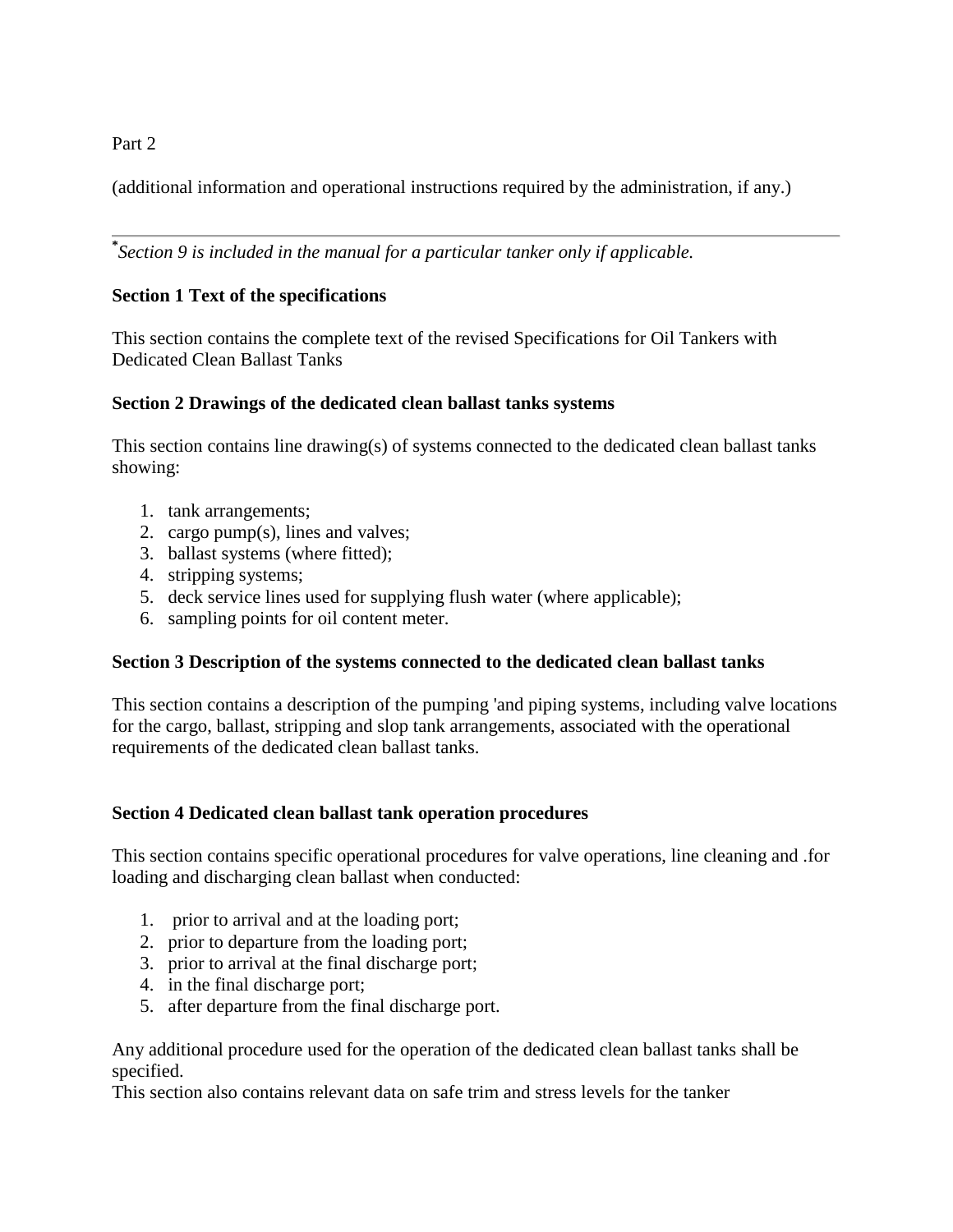#### **Section 5 Checklists for ballasting and deballasting dedicated clean ballast tanks**

This section contains operational checklists for the use of the crew in ballasting and deballasting operations which shall include the checking and calibration of oil content meters.

#### **Section 6 Carriage of additional ballast**

This section contains information and procedures for the carriage of additional ballast, permitted by provisions of Regulation 13(3) of Annex I of MARPOL 73/78.

#### **Section 7 Compliance procedures for Regulation 9 of Annex I of MARPOL73/78**

This section contains information and procedures for the discharge of dirty ballast and the decanting of slops at sea to ensure compliance with Regulation 9 of Annex I of MARPOL 73/78.

#### **Section 8 Additional precautions against oil pollution**

This section contains information and procedures for dealing with oil contamination of the ded icated clean ballast tanks.

#### **Section 9 Procedures for changing from product trade to crude oil trade\***

This section contains operational procedures for changing from product trade to crude oil trade for a tanker which is fitted with separate independent pumping and piping arrangements for ballasting dedicated clean ballast tanks, and with a crude oil washing system and which has been issued with two IOPP Certificates running concurrently with one Certificate certifying the tanker to be a crude oil tanker and the other certifying it to be a product carrier.

*\* Section 9 is included in the Manual for a particular tanker only if applicable.*

**Appendix 1 General guidelines for operation procedures and checklists....** 

#### **General guidelines for operation procedures and checklists for the purpose of sections 4 to 8 of the dedicated clean ballast tank operation manual**

**01 General guidelines for CBT operation procedures** 

**1.** General guidelines for CBT operation procedures (section 4 of Manual)

**1.1** CBT operation requires full appreciation of the procedures and thorough understanding of what is going on at all times. Frequent checks are essential to ensure that contamination or pollution does not occur. These checks include visual observation of the ballast tanks, the piping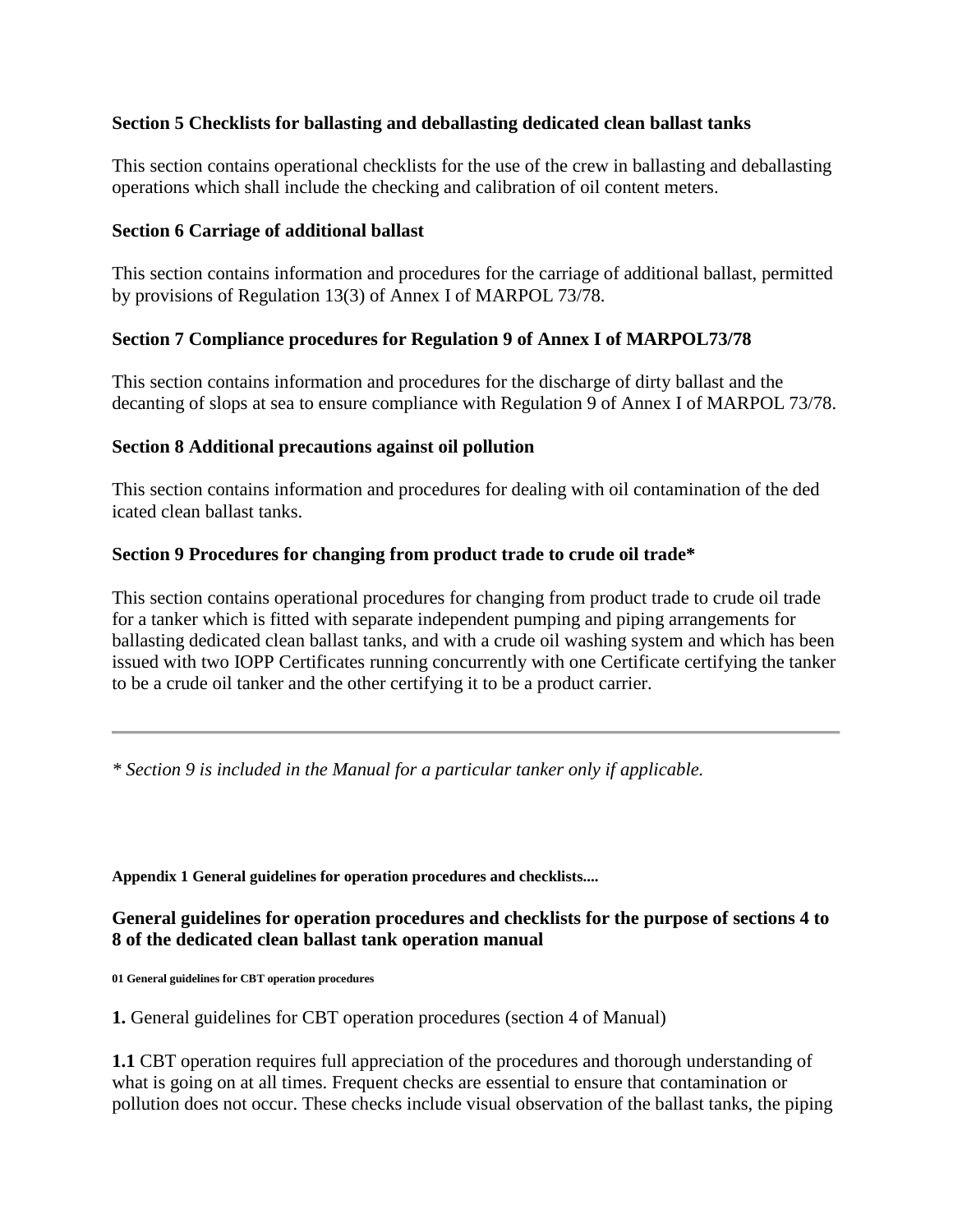and valve system, etc. and a general awareness of the possibilities of leakages that may permit oil to enter the ballast system. The items in the procedure which emphasize safety must therefore be followed in full.

**1.2** The cargo discharging and ballast handling sequence should be clearly illustrated in a programme worked out by the key personnel involved. The programme should clearly identify the responsibility of all persons involved and should specify in a time-related manner essential facts, such as:

- the procedure and the timing for taking the necessary quantity of piping flush water into the ballast tanks;
- the cargo discharging sequence, specifying pumps and lines to be used at each point in the sequence and the projected timetable;
- the procedure and the timing for flushing the ballast piping and taking on ballast: if this is done before the cargo is fully discharged great attention must be paid to the details of the programme so that safe segregation is maintained;
- the procedure for stripping and draining of the cargo tanks, and particularly the cargo pipes, after completion of the discharge.

**1.3** The above cargo discharge and ballast handling programme together with the checklist (see section 5 of Manual) and other relevant information should be displayed in the cargo control room or other appropriate place easily accessible to all persons involved.

**1.4** During any part of the CBT operation, when quick and reliable communication is required between activities taking place some distance apart, adequate and approved portable radio equipment should be available.

**1.5** The tanker should be loaded bearing in mind the requirements of a cargo discharge sequence compatible with the CBT operation.

**1.6** When loading cargo that will be unloaded at two or more discharge ports it is important to ensure that this can be done following the CBT procedures and while maintaining safe trim and stress levels.

**1.7** Prior to arrival at loading port, the clean ballast may be reduced to berthing condition, using a pump and pipe that have been cleaned or kept clean during the ballast voyage.

**1.8** The ballast may be discharged prior to loading or after some cargo has been loaded, depending on the ship and terminal limiting requirements. If cargo has to be loaded prior to deballasting, this must only be done through piping that can be kept separated from the dedicated clean ballast tanks and associated piping.

**1.9** Ballast water carried in dedicated clean ballast tanks should be visually checked prior to and during discharge for presence of any oil. If any doubt about the cleanliness of the water during discharge exists, the discharge should be stopped and the remainder retained in the ballast tank or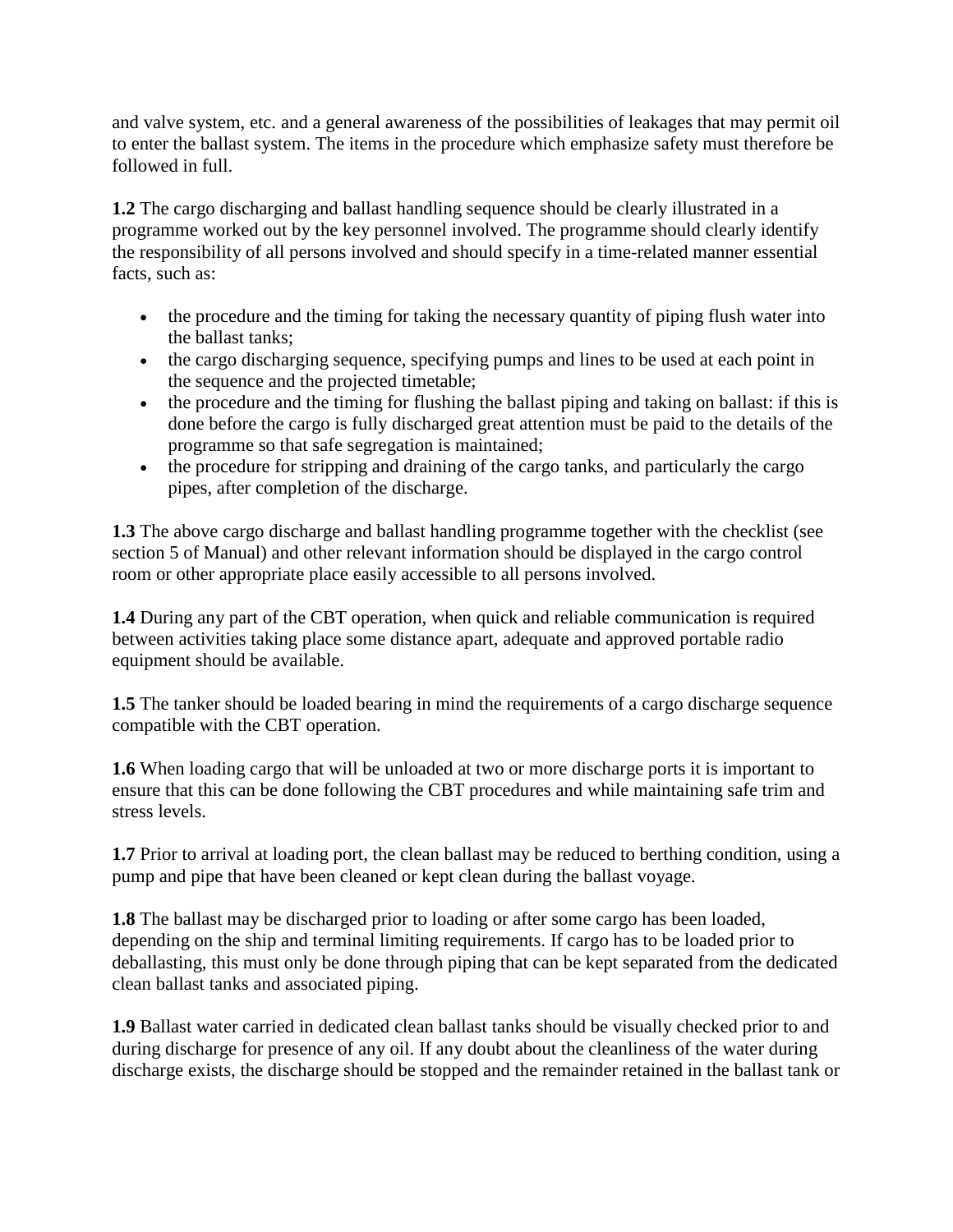transferred to the slop tank for later discharge to the reception facility or at sea in compliance with Regulation 9 of Annex I of MARPOL 73/78.

**1.10** Normal line flushing must be carried out by drawing water from the dedicated clean ballast tanks and discharging to a slop tank. Flush water must never be discharged into a dedicated clean ballast tank. The related method for making flush water available to the ballast tanks for line flushing depends on the piping system and influences the entire CBT procedure for the tanker.

**1.11** If the tanker has a separate pump and deck line for water washing of cargo tanks, isolated from the cargo system, this may be used for transferring the necessary amount of flush water to the ballast tanks at any time. Tank washing hoses are used as required between the deck line and the individual tanks. This method can be adopted by most tankers (which have not been built to use fixed, high capacity washing machines) and it offers the most flexible and convenient arrangement. Alternatively, the fire pump and the fire main and hoses or other deck service lines may be used for this purpose, subject to approval by the Administration of the use of the firefighting system. The operation can normally be carried out completely independently of the cargo tank activities. The amount of water transferred to the ballast tanks prior to line flushing should always be at least ten times the volume of the pipes to be flushed. There is, however, no disadvantage in taking in more: what is not used for line flushing simply remains in the ballast tanks, becoming part of the departure ballast.

**1.12** In vessels which do not have a water supply system suitable for transfer of flush water over deck, flush water must be transferred to the ballast tanks through the cargo piping during the operational stages when the piping is clean. This means that a quantity of flush water has to be left in the ballast tanks at deballasting and subsequently is used for line flushing after the loading of cargo. Similarly a quantity of flush water has to be taken in through the clean piping towards the end of the loaded voyage in order to be used for line flushing after the cargo discharge. A part of the cargo piping thus has to remain flushed and clean during the loaded passage. This procedure requires more control and more careful planning than that described in paragraph 1.11 above which is therefore the procedure to be followed whenever possible.

**1.13** For tankers in short haul trades operating on the principle outlined in 1.12 above it may be preferable to leave the necessary quantity of flush water in the ballast tanks throughout the loaded passage. In this case some part of the ballast water is simply left in the tanks at deballasting and used for line flushing after the following cargo discharge. Since a CBT tanker always has unused deadweight capacity, this. small dead-freight will normally be of no importance. The effect on tank corrosion should be considered and necessary preventive measures taken.

**1.14** When carrying out pipe flushing, water must always be routed from a ballast tank to a slop tank. In addition, in tankers where the piping can be connected as a ring line it is possible to pump water from the sea or from a slop tank through the pipe system and back to a slop tank but water which has passed through an oily pipe section must never be passed to a dedicated clean ballast tank. The amount of pipe flushing water used should be at least ten times the volume of the piping system to be flushed.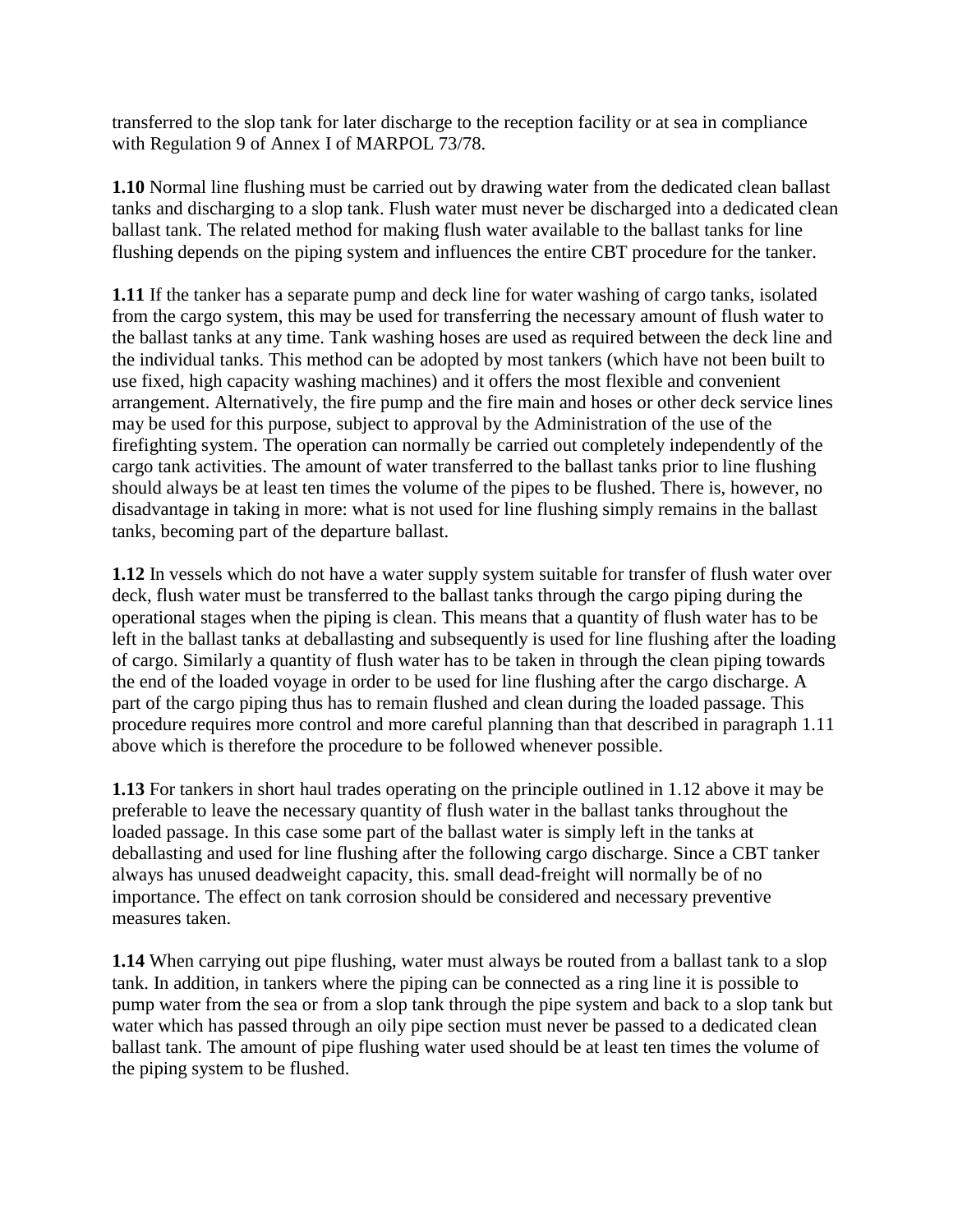**1.15** When flushing from ballast tanks containing the prescribed minimum amount of flush water it is important that the line has first been thoroughly drained of oil. Flushing should normally start from the tank farthest from the pump. After the line has been primed and suction established, the pumping is stopped and the valves are closed for a period of about half an hour to allow the oil from the pipe walls to separate out. Pumping is then resumed at a moderate speed, with throttling of the output at the pump delivery side.

**1.16** When a ring line can be arranged, water is first drawn from the individual tanks to clear the branch pipes and as the tanks become empty and are closed off from the main line, the inlet to the ring is opened from a slop tank to permit continued closed loop flushing. Towards the end, the inlet should be switched to clean seawater.

**1.17** Towards the end of the loaded passage, a normal amount of pipe flushing water is transferred to the CBT tanks, either by use of a clean deck line and related pump or via the cargo piping that has been left clean during the voyage. During short voyages and provided the CBT tanks have adequate corrosion protection, the pipe flushing water left in the tanks prior to loading may be retained in the tanks. This procedure eliminates the need for flushing the cargo piping during the loaded passage. In either alternative, the tanker should have the nominal quantity of pipe flushing water in the CBT tanks when entering the discharge port.

**1.18** Before any CBT tank is ballasted a check should be made for any presence of hydrocarbon gases as a result of leakage. This check is also important from the safety point of view. Ballast water must never be loaded into a ballast tank containing hydrocarbon gases in a higher concentration than 20 per cent of the lower explosive limit in such a way that splashing or free fall of water can occur.

**1.19** During unloading, the tanks which are served by the pump and piping used for ballast handling should be discharged first. At the point when ballast has to be taken on, the affected piping is first flushed using the procedure in paragraphs 1.14-1.16 whereupon the CRT tanks are ballasted to the extent required. Thereafter the ballast handling piping should be kept clean to permit any additional handling of ballast that may be necessary,

**1.20** During the ballast voyage the piping is kept clean as a preparation for deballasting. Should any part become contaminated, for instance by its use during tank cleaning of cargo tanks, it is again flushed using ballast water, whereupon the ballast quantity may again be adjusted.

#### **02 General operational checklists**

**2** General operational checklists (section 5 of Manual)

The following checklists apply generally to all CBT tankers. However, when the checklists for a specific tanker are prepared, they should be expanded to include any other steps of relevance and be completed with appropriate identification of pumps, valves, etc.

**2.1** Prior to arrival at the loading port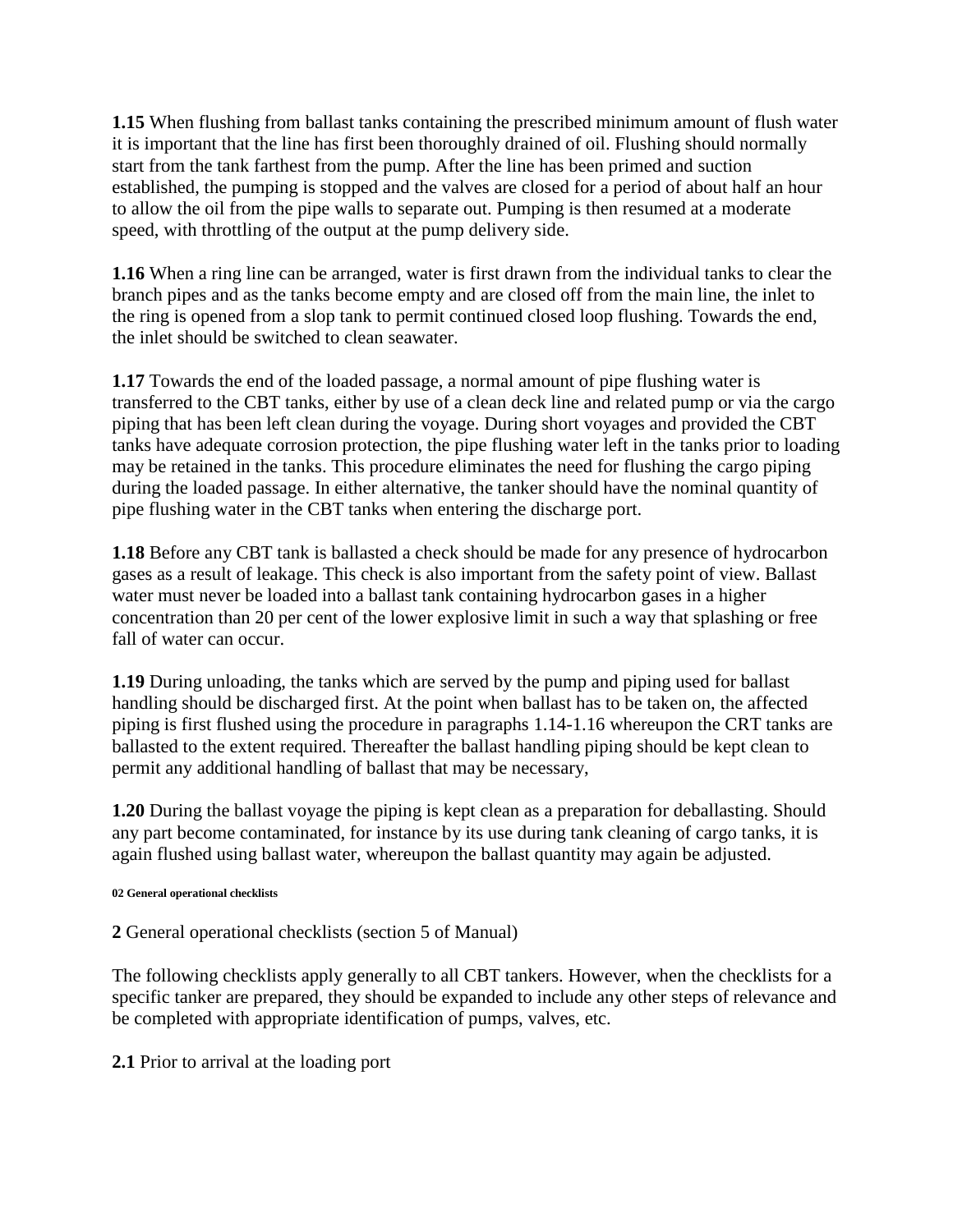| No.             | Item                                                                                                                                                                                                                                                                                                                                                                      |
|-----------------|---------------------------------------------------------------------------------------------------------------------------------------------------------------------------------------------------------------------------------------------------------------------------------------------------------------------------------------------------------------------------|
| 1               | Have all remaining slops been transferred to a cargo tank?                                                                                                                                                                                                                                                                                                                |
| $ 2\rangle$     | If simultaneous discharge of clean ballast while loading is intended, have the pumps and<br>piping designated for clean ballast operation been properly cleaned?                                                                                                                                                                                                          |
| 3               | Have all valves to the slop tank and the cargo tanks been closed?                                                                                                                                                                                                                                                                                                         |
| 4               | Has a visual inspection of all clean ballast tanks and their contents been made for signs of<br>contamination?                                                                                                                                                                                                                                                            |
| 5               | Has a sufficient amount of clean ballast water been discharged to ensure that the remaining<br>ballast water and cargo to be loaded will not exceed the permissible deadweight or<br>draught? (A sufficient amount of water should be left for flushing the piping, and as a<br>minimum, a quantity equal to ten times the volume of the affected piping should be left.) |
| $\vert 6 \vert$ | Have all valves to the clean ballast tanks been closed?                                                                                                                                                                                                                                                                                                                   |
|                 | If no further ballast discharge is anticipated, has the clean ballast piping been drained?                                                                                                                                                                                                                                                                                |

## **2.2** In the loading port

|                | $\overline{\text{No.}}$ Item                                                                                                                                                                                         |
|----------------|----------------------------------------------------------------------------------------------------------------------------------------------------------------------------------------------------------------------|
|                | Is sufficient ullage in the slop tank available for the subsequent reception of cargo pump<br>and pipe flushings which will be required after loading cargo?                                                         |
| $\overline{2}$ | When applicable, has remaining clean ballast been discharged before the entire piping<br>system is used for loading and has the required minimum quantity of flushing water been<br>left in the clean ballast tanks? |
| 3              | Have all valves to the clean ballast tanks been closed?                                                                                                                                                              |
|                | Have all valves to the cargo tanks been closed upon completion of loading?                                                                                                                                           |

# **2.3** Prior to departure from the loading port

| $\vert$ No. Item                                                                                                                                                            |
|-----------------------------------------------------------------------------------------------------------------------------------------------------------------------------|
| Have the appropriate pumps and piping been flushed into a slop tank with sufficient water<br>from clean ballast tanks?                                                      |
| Have valves to the slop tank been closed before pumping the remaining clean water<br>overboard and has the discharge been monitored, either visually or by a content meter? |
| Have all valves in the clean ballast tanks been closed?                                                                                                                     |

## **2.4** Prior to arrival at the final discharge port

<u> 1980 - Johann Barn, amerikan besteman besteman besteman besteman besteman besteman besteman besteman bestema</u>

| No. Item |  |
|----------|--|
|----------|--|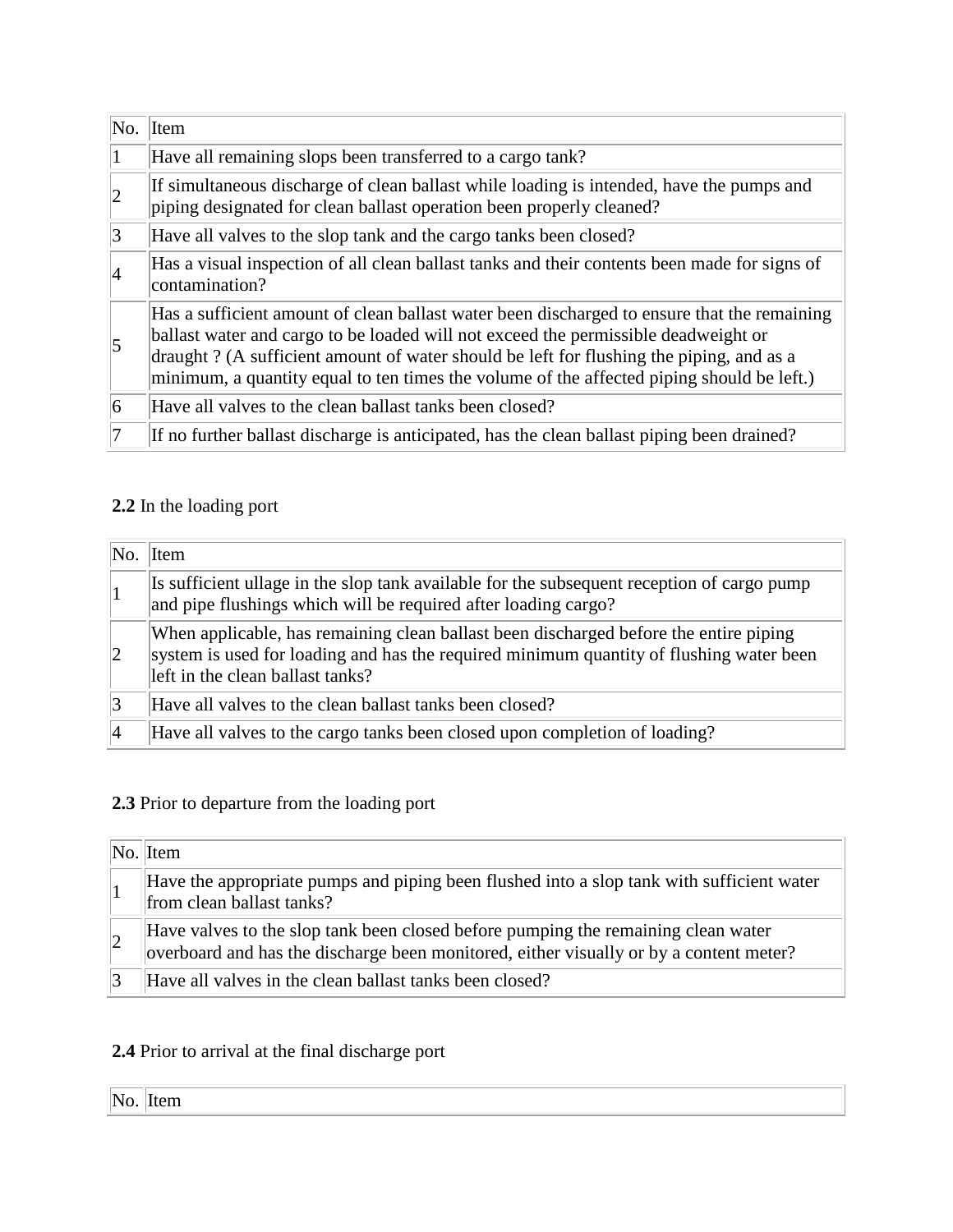| Have all valves to the slop tank and the cargo tanks been closed?                       |
|-----------------------------------------------------------------------------------------|
| Have the pumps and piping designated for clean ballast operation been properly cleaned? |
| Has the required amount of flushing water been taken into the ballast tanks?            |
| Have all valves in the clean ballast tanks been closed after any necessary ballasting?  |

#### **2.5** In the final discharge port

|             | $\ No.\ $ Item                                                                          |
|-------------|-----------------------------------------------------------------------------------------|
|             | Have the necessary pumps and piping intended for clean ballast operation been prepared? |
| $ 2\rangle$ | When draught conditions permit, has ballasting been completed to departure conditions?  |
| 13          | Have all valves to the clean ballast tanks been closed?                                 |
| $ 4\rangle$ | Has unloading of cargo been completed?                                                  |

#### **2.6** After departure from the final discharge port

| $\ No. \ $ Item                                                                        |
|----------------------------------------------------------------------------------------|
| Have pumps and piping serving the clean ballast tanks been flushed into the slop tank? |
| Have clean ballast tanks been topped up as required?                                   |
| Has the slop tank content been processed in accordance with LOT procedures?            |

*Note*: Items 2.2(1), 2.3(1) and 2.4(2) do not apply if flushing water is provided overdeck, i.e. by piping other than ships cargo piping.

#### **03 General guidelines for the carriage of additional ballast**

**3** General guidelines for the carriage of additional ballast (section 6 of Manual)

**3.1** Under certain conditions as provided in Regulation 13(3) of Annex I of MARPOL 73/78 to which paragraphs (7) and (10) of the same Regulation refer, additional ballast may be carried.

Before a decision is made to take on additional heavy weather ballast other measures such as reducing speed or altering course should always be considered.

**3.2** If additional ballast has to be taken on board this should, if possible, be carried in tanks which have been cleaned for routine sediment control or maintenance. Ballasting of dirty tanks should be avoided. The additional ballast is discharged as dirty ballast in compliance with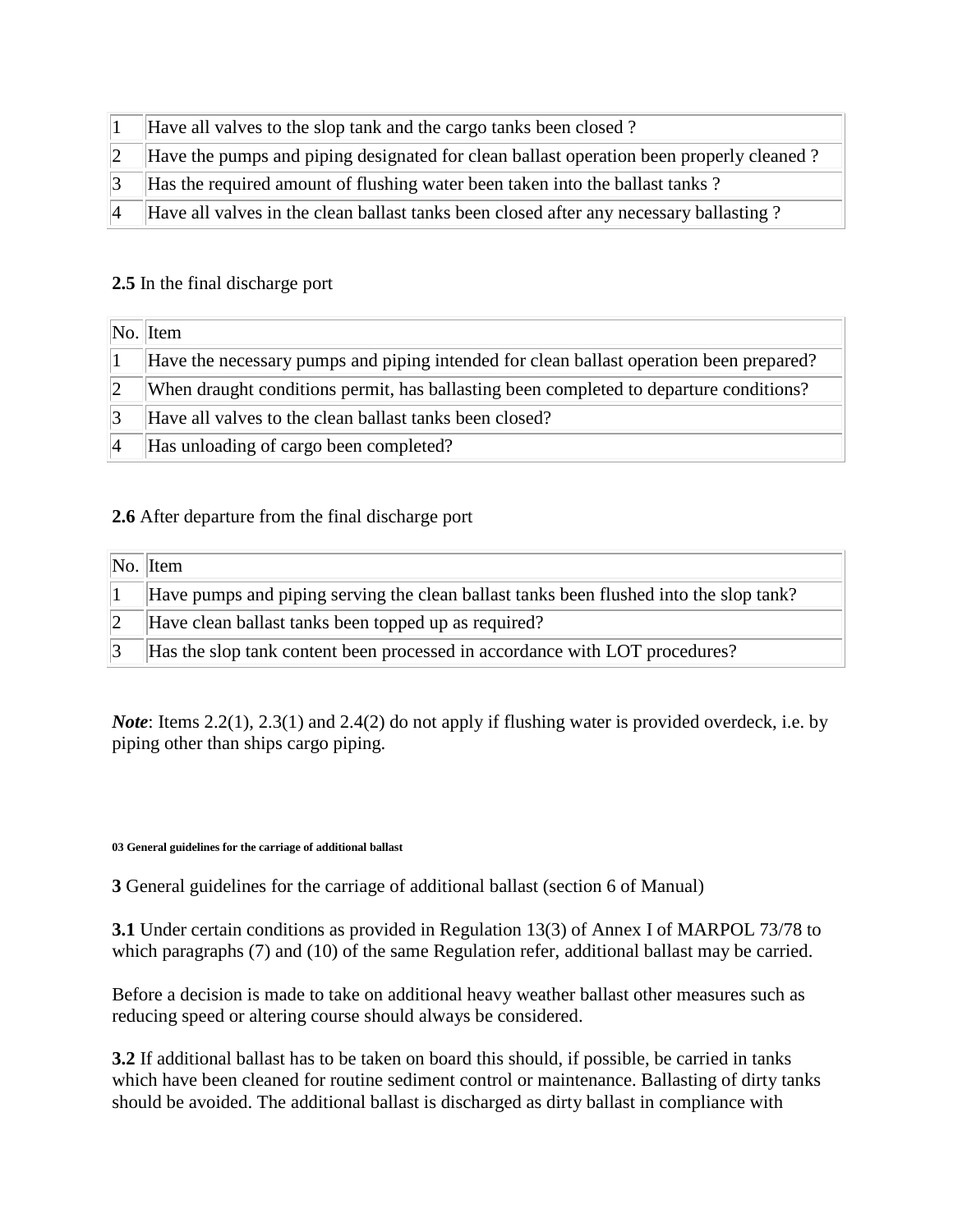Regulation 9 of Annex I of MARPOL 73/78 and following the procedure described in section 7 of the Manual. The piping that will subsequently be used for discharging ballast from the dedicated clean ballast tanks may need to be flushed again by drawing some water from these tanks to the slop tank.

**3.3** In case the vessel during its ballast voyage sails through special areas no discharge at sea of dirty ballast will be possible in the area.

#### **04 General guidelines for discharge of dirty ballast and the decanting..**

**4** General guidelines for discharge of dirty ballast and the decanting of slops at sea (section 7 of Manual)

### **4.1** Discharge of dirty ballast

**4.1.1** Discharge of dirty ballast at sea must always be performed under strict control of pumping and in compliance with Regulation 9 of Annex I of MARPOL 73/78. Procedures to ensure that the discharge is restricted to permitted lim its shouId be observed as follows:

- 1. Before discharging the dirty ballast overboard, flush main cargo lines to be used for discharging the dirty ballast into the slop tank .
- 2. Before flushing, prime the system, establish suction, stop the pump and close all valves and allow the oil to separate out of the pipe walls.
- 3. Resume pumping after half an hour at moderate rate with output throttled on the discharge side of the pump.
- 4. Commence to discharge dirty ballast.
- 5. Reduce discharge rates from individual tanks on approaching a water depth of about 20 per cent of the tank depth.
- 6. Thereafter reduce pumping rates to avoid drawing surface oil into the suction by vortex or weir effects. Observe carefully the trend of the oil content monitor reading.
- 7. Stop discharge of individual tanks when a level has been reached which, for the particular ship, is known not to give rise to any entrainment of oil. When all dirty ballast tanks have been discharged to this level, all discharge overboard must cease.
- 8. The officer in charge must verify that the slop tank can take the volume of dirty ballast remaining. If ullage is insufficient, the slop tank may be partially discharged (see paragraph 4.2 of this section) to provide the necessary capacity taking care to ensure that an adequate depth of water remains beneath the oil residue layer.
- 9. Transfer the remaining dirty ballast into the slop tank, using the stripping system.
- 10. Transfer to the slop tank the contents of the pump-room bilges and any other bilges connected to the cargo stripping system .
- 11. Flush the stripping system, which will then be dirty, into the slop tank.

**4.2** Decanting of slop tanks

**4.2.1** During pipe flushing oil residues will collect in the slop tanks together with water. These residues have to be processed using conventional retention on board techniques. After proper decanting of the water content of the slop tank the residues may remain in the slop tank or may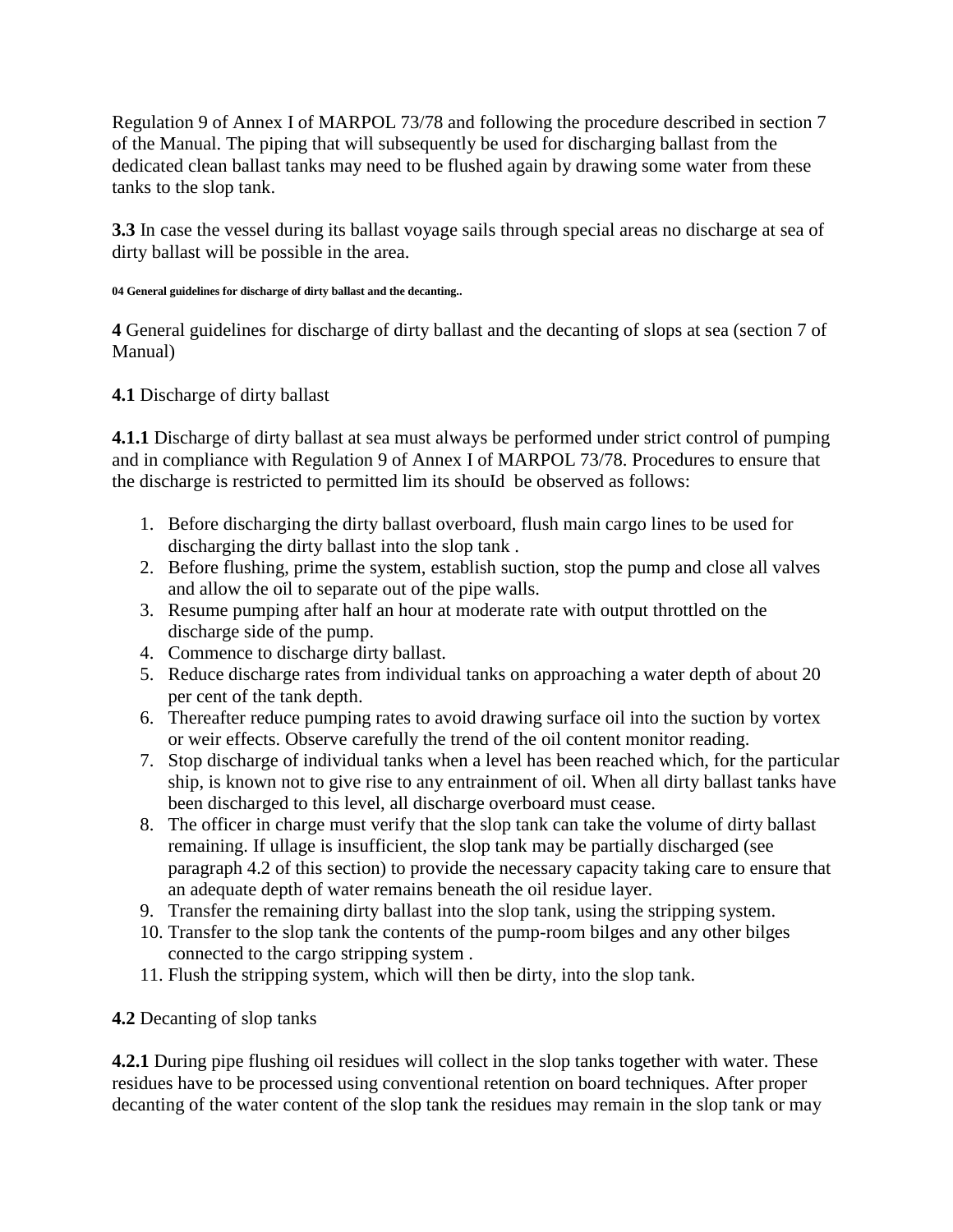be transferred to a cargo tank and new cargo loaded on top of them or they may be pumped ashore if preferred by the owner/charterer. If cargo is loaded in the slop tanks it is important that there is sufficient ullage to receive the water flushings when the dedicated clean ballast system is cleaned.

**4.2.2** Decanting of the contents of the slop tank is a critical step in the retention of oil on board. Hence the timing of the various steps in the operation is important. Even a short delay in stopping a pump or closing a valve can allow oil to escape into the sea. The time required for oil and water to separate in the slop tank depends upon the motion of the ship as well as on the type of previous cargo. Under favourable conditions a few hours may be enough, but in most circumstances 36 hours or more should be allowed. Discharge from the slop tank must cease well before the interface is reached to avoid discharge of any oil-in-water emulsion overboard.

**4.2.3** Before starting to decant the contents of the slop tank, an accurate interface and ullage reading, using an oil/water interface detector, must be taken to determine the depth of the oil layer.

**4.2.4** Although every effort should be made to remove as much water as possible from the slop tank, the prime objective is to prevent oily water reaching the sea. Extreme care is therefore necessary, and a close check must be kept on the overboard discharge.

**4.2.5** Agitation of the contents of the slop tank must be kept to a minimum to avoid drawing oil into the suction by vortex or weir effects, particularly as the oil/water interface approaches the top of the structural members in the tank bottom. Pumping rates must be strictly controlled.

The following detailed procedures should be followed:

- 1. Cargo lines to be used for decanting slop tanks must be flushed as outlined in paragraphs 4.1.1.1 to 4.1.1.3 of these guidelines.
- 2. Pump down the slop tank using one main cargo pump at slow speed until a water depth of about 20 per cent of the tank depth is reached .
- 3. Stop the cargo pump, then take an oil/water interface and ullage reading and re-calculate the remaining water depth.
- 4. Resume pumping of the slop tank, this time using the stripping system, until a predetermined water depth is reached which, for the particular size .and construction of the slop tank, is known not to give rise to discharge of oil. Pumping, which may initially be at a moderate rate, should be slowed as this predetermined water depth is approached .
- 5. Observe carefully the trend of the oil content monitor reading.
- 6. If oil should appear before the predetermined water depth is reached, stop pumping.
- 7. Should this occur, further settling of the slop tank contents should be allowed for as long as possible before repeating the steps given above.
- 8. Any decanting beyond this limit must be carried out with extreme care and by strictly observing the oil content monitor reading. When the trend of the monitor reading indicates that the interface is being entrained, the discharge must be stopped immediately.

**4.3** Final line and pump flush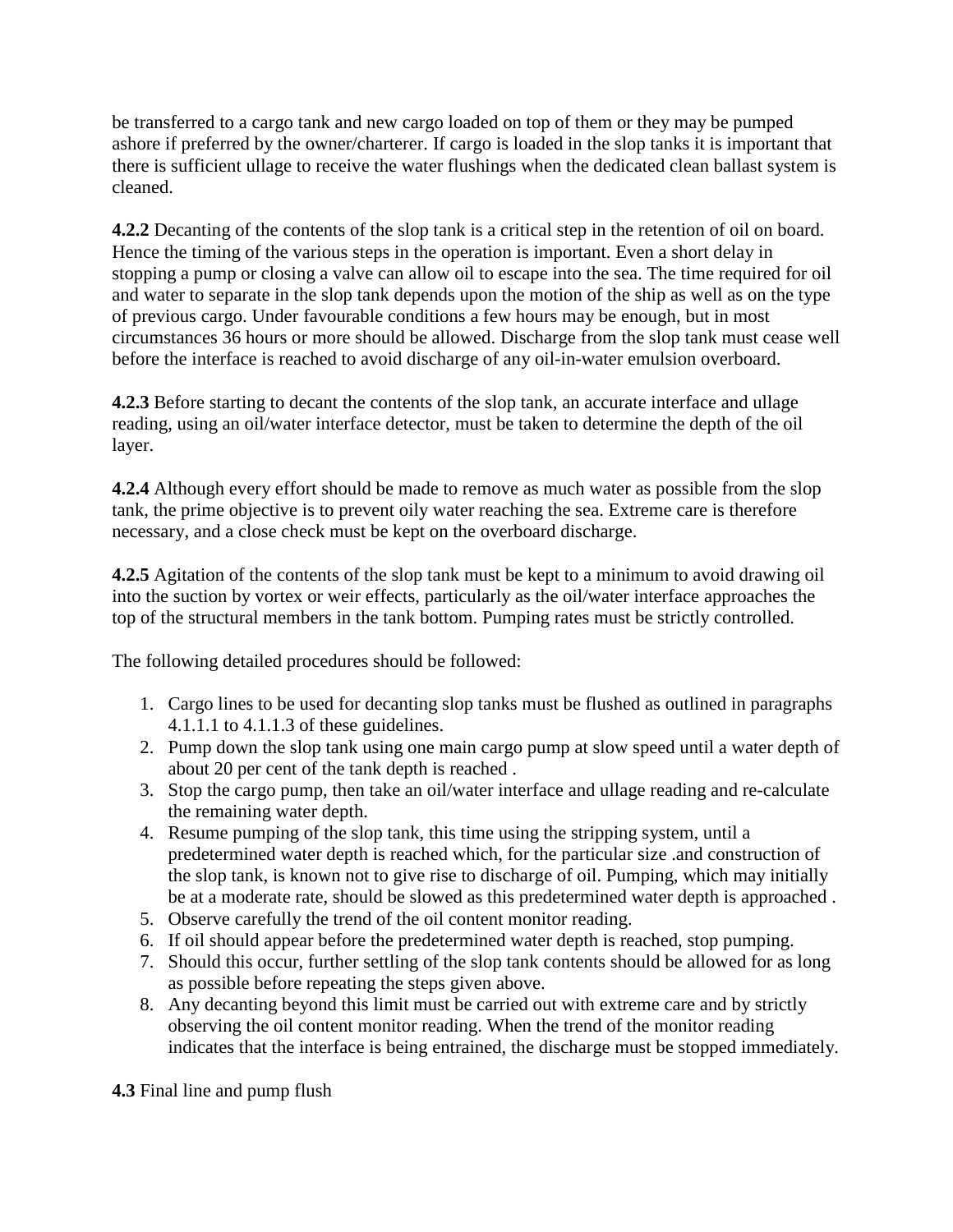**4.3.1** After these operations have been completed the lines and pumps used will contain traces of oil. The lines and pumps which will be used to discharge ballast must therefore be thoroughly flushed into the slop tank, or while the ship is still more than 50 nautical miles from the nearest land and outside a special area thoroughly flushed to sea, ensuring that the permitted instantaneous rate of discharge of oil and the permitted total quantity of oil discharged are not exceeded.

**4.3.2** As a final preparation, pumps that will be used for the discharge of the arrival ballast should take suction from each tank containing arrival ballast for a short period of time.

#### **05 General guidelines for dealing with oil contamination...**

**5** General guidelines for dealing with oil contamination of the dedicated clean ballast tanks (section 8 of Manual)

**5.1** Oil may enter the dedicated clean ballast tanks through operational or equipment failure. The following additional precautions should therefore be observed:

- 1. During the loaded voyage and ballast voyage periodic checks must be made in the ballast tanks for any hydrocarbon gas content and if any gas is detected vent the tank until safe for entry and inspect for leakage in bulkheads and piping.
- 2. If oil is detected in ballast water the latter should be considered as dirty ballast and be discharged to reception facilities or at sea during the voyage in compliance with Regulation 9 of Annex I of MARPOL 73/78. After discharging contaminated ballast, washing out clean ballast tanks and flushing of piping, new ballast may be taken in these tanks.
- 3. If any oil contamination is found in the dedicated clean ballast tanks the cause should be carefully investigated and the necessary corrective" action, whether a repair, a change in the operational procedure or a change in the instructions and training, should be initiated. Any oil contamination in the dedicated clean ballast tanks should be noted in the Oil Record Book together with information about the action taken.

#### **Appendix 2 Specimen manual for a tanker operating with dedicated clean ballast tanks**

## INTRODUCTION

- 1. This Manual is written in accordance with the requirements of Regulation 13A of Annex I of the International Convention for the Prevention of Pollution from Ships, 1973, as modified by the Protocol of 1978 relating thereto (MARPOL 73/78)<sup>\*</sup>.
- 2. The purpose of the Manual is to meet the requirements for tankers operating with dedicated clean ballast tanks (CBT tankers) in accordance with the revised Specifications for Oil Tankers with Dedicated Clean Ballast Tanks (IMCO Assembly resolution A. 495(XII)) and provides standard operational guidance for CBT tankers.
- 3. The Manual contains all the information and operational instructions required by the Specifications.**\***